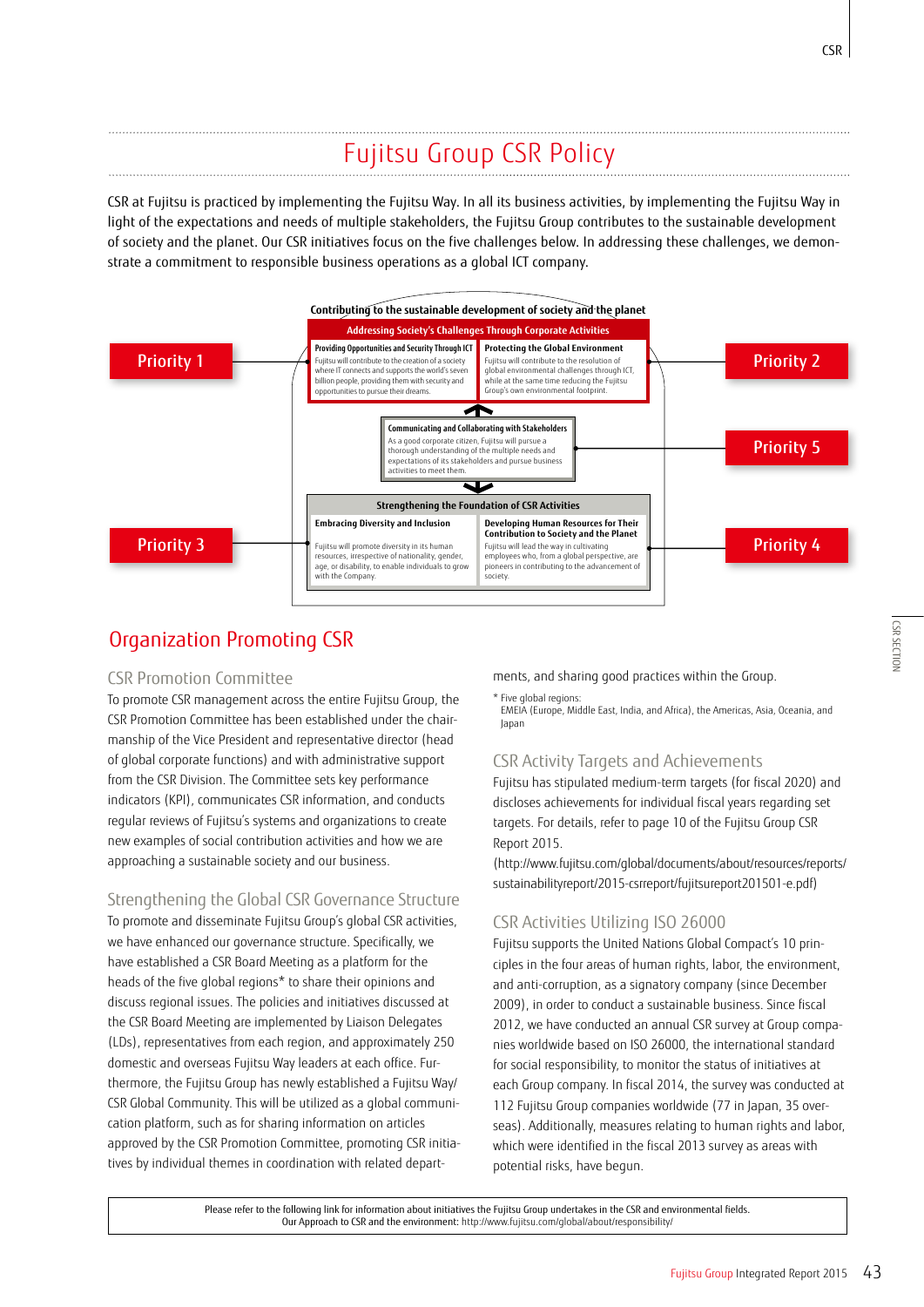#### Priority 1

 $P$ lease refer to pages 22–27.

#### Priority 2

# Protecting the Global Environment

http://www.fujitsu.com/global/about/environment/

# Fujitsu Group Environmental Action Plan Stage VII (FY 2013 to FY 2015)

The Fujitsu Group has positioned environmental preservation as one of our important management priorities and has set specific targets under a medium-term action plan. Environmental Action Plan Stage VII started in fiscal 2013 and takes two approaches, first, of contributing through our business to solving the environmental challenges of our customers and society, and then by thoroughly reducing our own environmental impacts. We have set targets in 17 items.

## Contribution to Society

Under Stage VII of the Environmental Action Plan, the Fujitsu Group is aiming to expand our contributions to society overall and is broadening the scope of our targets globally, including reduction of greenhouse gas (GHG) emissions through the provision of ICT and social contribution activities by employees. Moreover, Fujitsu, understanding that ICT can be used to tackle environmental issues, has set goals for expanding the provision of solutions that contribute to global sustainability, as well as for promoting research and development. The Company will also make efforts to improve the environmental performance of ICT products.

#### **REDUCING GHG EMISSIONS BY PROVIDING ICT**



**Amount of contribution to reducing GHG through ICT** (single-year)

Cumulative total from fiscal 2013

# Reducing Our Environmental Burden

The Fujitsu Group has taken steps to reduce the burden it places on the environment through its business operations since 1993, when the Fujitsu Environmental Protection Program Stage I was formulated. Amid an upward trend in energy consumption at datacenters as cloud services expand in recent years, the Fujitsu Group has set new targets in our Environmental Action Plan (Stage VII) for promoting environmentally conscious datacenters. In addition, we have set targets that include reduction of GHG emissions from business sites, business partners, and transportation operations; the effective use of water resources; and expanded use of renewable energy.





#### Priority 3

# Embracing Diversity and Inclusion

http://www.fujitsu.com/global/about/csr/activities/employees/diversity/ 

# Embracing Diversity and Inclusion

Based on the statement "We respect diversity and support individual growth" in the Corporate Values of the Fujitsu Way, we set up the Diversity Promotion Office in 2008. Drawing on "Diversity-Driven Innovation" as its theme, the Diversity Promotion Office's vision for Fujitsu sets forth the following two objectives:

◆ Improving individual growth and job satisfaction: That all employees will have mutual respect for one another, that each will demonstrate their

own personal added value, and that everyone will contribute to the organization.

◆ Improving corporate competitiveness and growth: That we will continue to create new knowledge and technologies through free and active discussions from a variety of viewpoints.